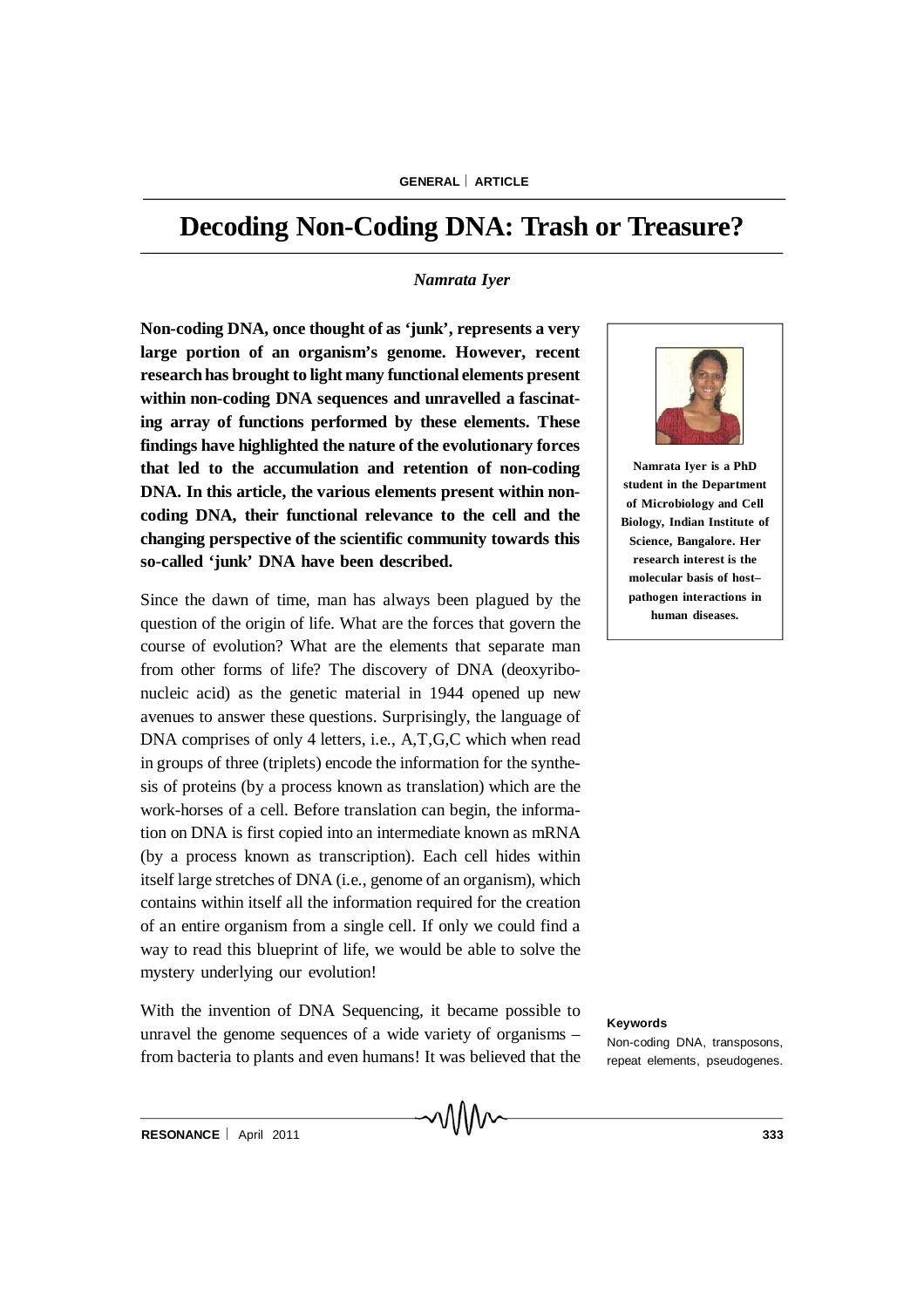genome would reveal the genetic basis for the increasing complexity across these various organisms. The popular belief was that proteins, being the effector molecules of a cell, would determine the level of complexity of an organism and therefore increasing number and types of proteins coded by the genome would correlate with increasing biological complexity of the organism. However a detailed examination of the genome revealed a very different picture.

A close look at the genomes of various organisms ranging from bacteria to humans revealed that the entire genome does not code for proteins. In fact, a significant part of the genome apparently remains untranslated and sometimes even untranscribed (*Figure* 1). This part of the genome which does not code for any protein was hence known as non-coding DNA and thought to be of little or no use, and hence, *junk*! Furthermore, analysis of a variety of genomes brought forth two well-known paradoxes: (1) The *C value paradox* states that the amount of cellular DNA is not proportional to the biological complexity of the organism. In fact, organisms such as frogs and amoebae have much more DNA per cell compared to mammals. (2) In addition, the *G value paradox* states that the total number of protein-coding genes is also not proportional to biological complexity and even alternative splicing (the process by which the cell can combine different exons to generate a family of related proteins) cannot fully explain this



*Figure 1. Genome organisation across various species.* Adapted from *Genome Biology*, Vol.5, p.105, 2004.

**334 RESONANCE** April 2011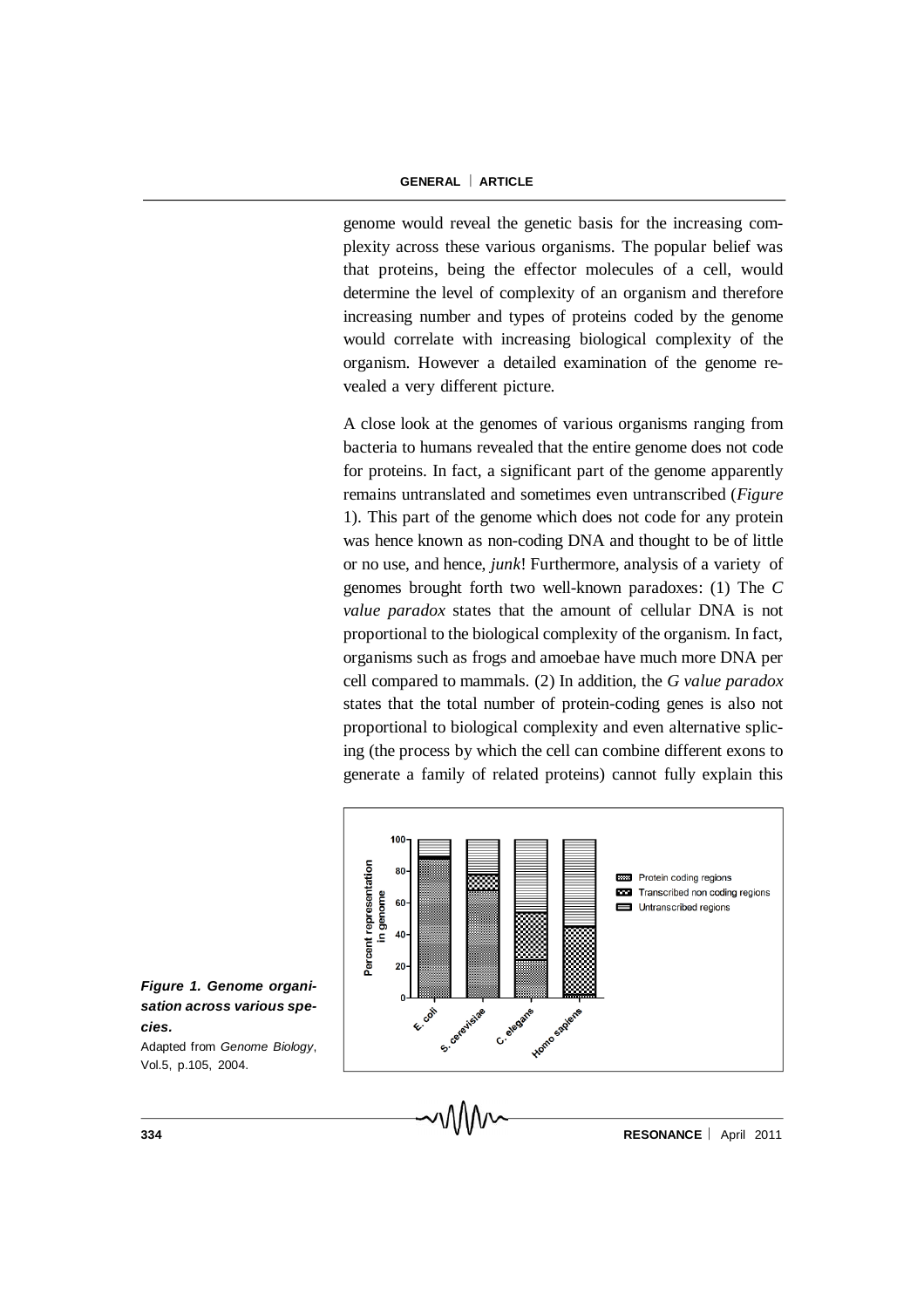phenomenon. The fact that the proteomes (the entire set of proteins expressed by an organism) of mice and humans differ by only 1% raises the question: *What is the central factor which defines the level of biological complexity of an organism*?

A closer look at the genome composition revealed that while bacterial genomes have only 12% non-coding DNA, in humans it makes up 98% of the genome. This observation gave rise to a large number of questions. During the course of evolution, each organism is subjected to a wide variety of selection pressures, forcing each organism to optimise the efficiency of all its metabolic processes so as to attain maximum fitness. Thus, wasteful accumulation is very rarely encountered in nature. So how did we acquire such a large amount of apparently useless non-coding DNA and moreover why have we retained it? Is it just evolutionary junk that has not been eliminated due to the lack of selection pressure to streamline eukaryotic genomes? Or, are they simply a buffer to insulate coding DNA from accumulation of mutations? For a long time, these questions remained largely unexplored. However, recent research in this area has given us a better understanding of the world of non-coding DNA.

#### **Decoding Non-Coding DNA**

Non-coding DNA is composed of a number of elements such as transposable elements, intra- and inter-genic regions, *cis* acting elements (5' and 3' untranslated regions or UTRs), repeat elements and pseudogenes (*Table* 1).

*Table 1. Genomic feature comparison across species.*

Adapted from *Genome Biology*, Vol.5, p.105, 2004.

| <b>Species</b>  | <b>Genome Size</b><br>Mb | <b>CDS</b><br>(%) | <b>UTR</b><br>$($ %) | $($ %) | Intron Inter-genic<br>$($ %) | <b>Repeats</b><br>$(\%)$ |
|-----------------|--------------------------|-------------------|----------------------|--------|------------------------------|--------------------------|
| C. elegans      | 100.3                    | 25.3              | 2.2                  | 30.4   | 42.3                         | 12.9                     |
| D. melanogaster | 132                      | 16.6              | 4.9                  | 29.1   | 49.4                         | 12.3                     |
| G. galus        | 1054                     | 2.4               | 0.5                  | 32.7   | 64.4                         | 9.9                      |
| M. musculus     | 2583                     | 1.1               | 1                    | 29.3   | 68.6                         | 42.3                     |
| H. sapiens      | 2866                     | 1.1               | 1.1                  | 35.2   | 62.6                         | 48.5                     |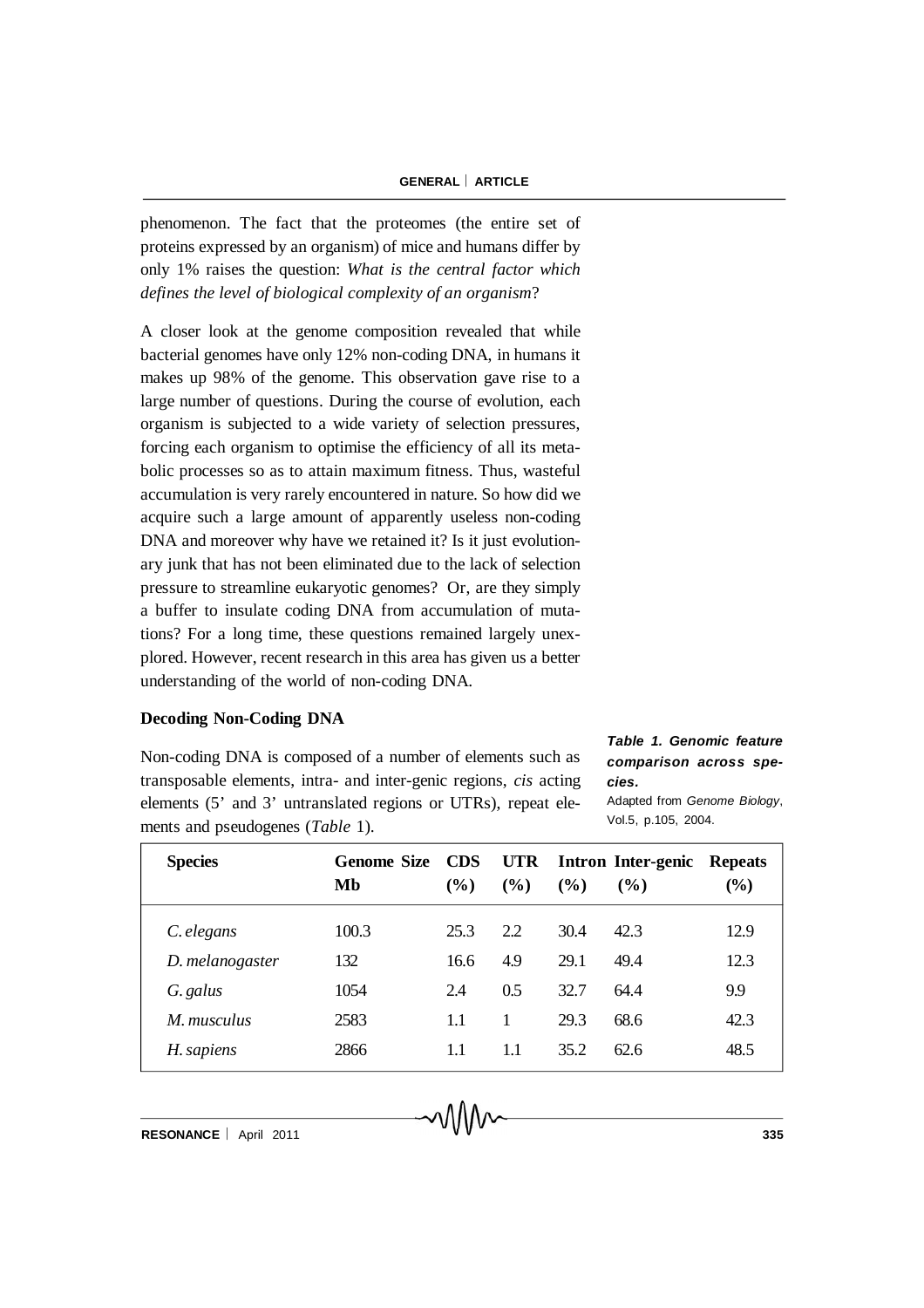This neat separation of a protein into distinct, independent domains allows for the mixing and matching of different domains to give rise to entirely new proteins (exon shuffling).

<sup>1</sup> See *Resonance*, Vol.1, No.10, 1996.

**Introns**

These are non-coding regions within a gene which separate the functional domains of a protein, encoded by exons, and are found mainly in eukaryotes. This neat separation of a protein into distinct, independent domains allows for the mixing and matching of different domains to give rise to entirely new proteins (exon shuffling), which gives a very significant evolutionary advantage. In addition, it also allows different types of proteins to be produced from a single large mRNA sequence based on the specific combination of exons included. It is in this process of alternative splicing that the role of these intra-genic sequences was first discovered. However, the signals required for splicing constitute only a very small part of the total intronic sequence. Furthermore, not all intron-containing genes undergo alternative splicing, which hints at some function for introns beyond splicing. Introns are now known to house a large variety of regulatory RNAs such as snRNAs (small nuclear RNAs) and some micro RNAs (small non-coding RNAs that regulate the transcript level of protein-coding target RNAs). They are also involved in nucleosome formation, chromatin organisation and contain scaffold/matrix attachment regions (S/MARs). Analysis of the variability in intron length has revealed a correlation between their length and the transcription level of the gene, i.e*.,* the highly transcribed genes have fewer introns and *vice versa*. Thus, they have a role to play in tissue specific regulation of gene regulation.

## **Transposable elements (TE)**

Transposable elements are mobile genetic elements which were first discovered by Barbara McClintock<sup>1</sup>, based on their mutagenic potential. They are characterised by the presence of long terminal repeats (LTRs) and sometimes code for proteins known as transposase which give them the ability to 'jump' from one location in the genome to another. The act of transposition may lead to gene disruption or chromosomal rearrangement, and hence is highly deleterious. DNA sequence elements in the TEs or the resulting SINEs (short interspersed elements) of a

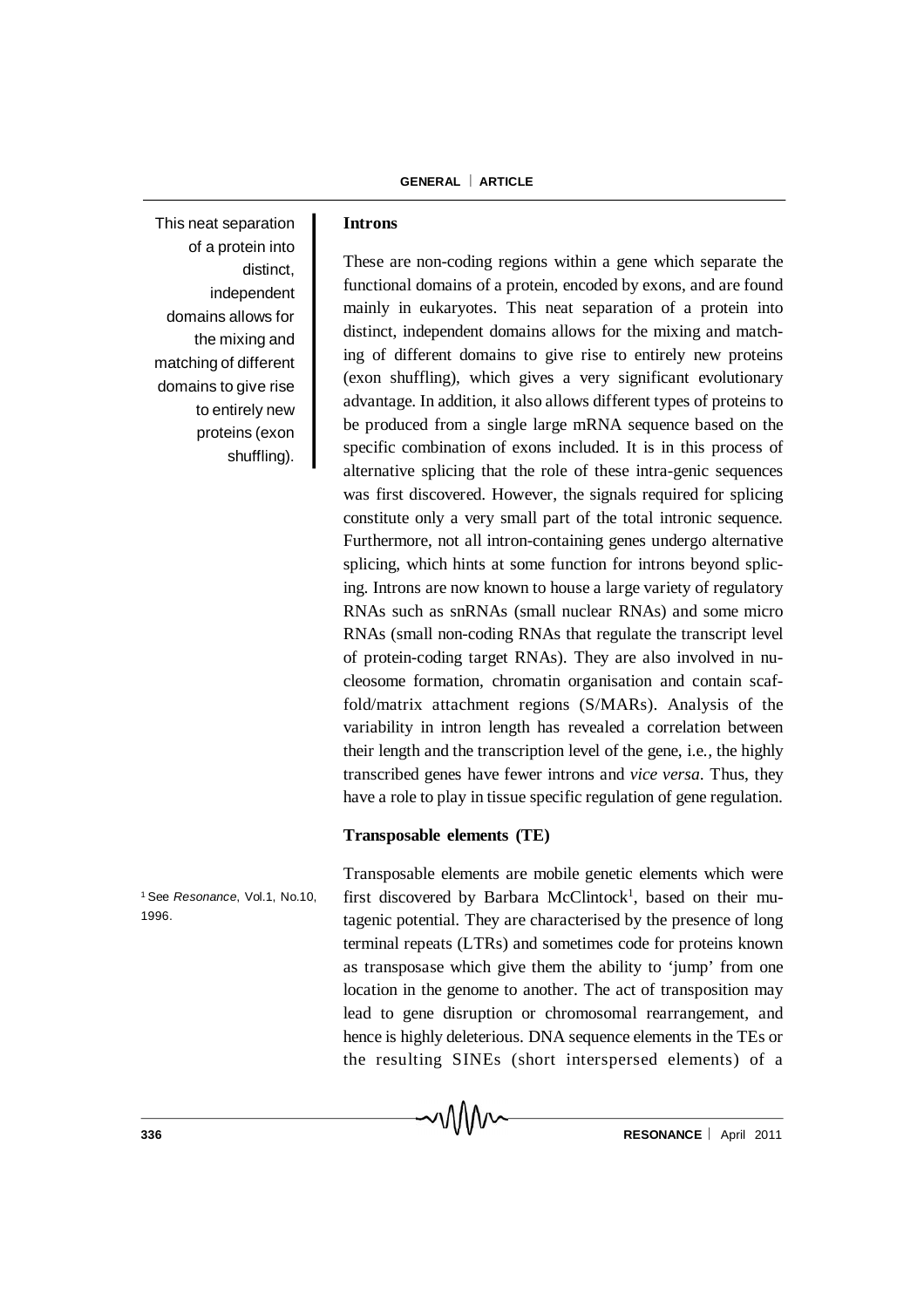

## *Figure 2. Evolutionary effects of Transposable elements.*

Adapted from *Nature*, Vol.443, pp.521–524, 2006.

transposition event can also affect the expression and regulation of neighbouring genes. Their involvement in bringing about gene mutations and epigenetic changes (heritable changes in phenotype or gene expression caused by mechanisms other than changes in the underlying DNA sequence) has led to TEs being regarded as an important evolutionary force (*Figure* 2). Recent bioinformatics analyses show that TEs might have yet another function. Many TEs code for proteins such as reverse transcriptase and envelope proteins and domestication (loss of 'mobility' due to lack of or mutation in sequences required for transposition) of TEs may not necessarily be accompanied by a loss of coding potential. It is hypothesised that many host proteins such as RAGs (Recombination activating genes), and telomerase are derivatives of such proteins encoded by Transposable elements.

## **Simple Sequence repeats**

SSRs are 1–6 bp long repeating units of DNA. While one may be tempted to dismiss these highly simplistic DNA elements as nonfunctional, the type (based on their sequence) and distribution of SSRs is known to be non-random. Many a times, genes which are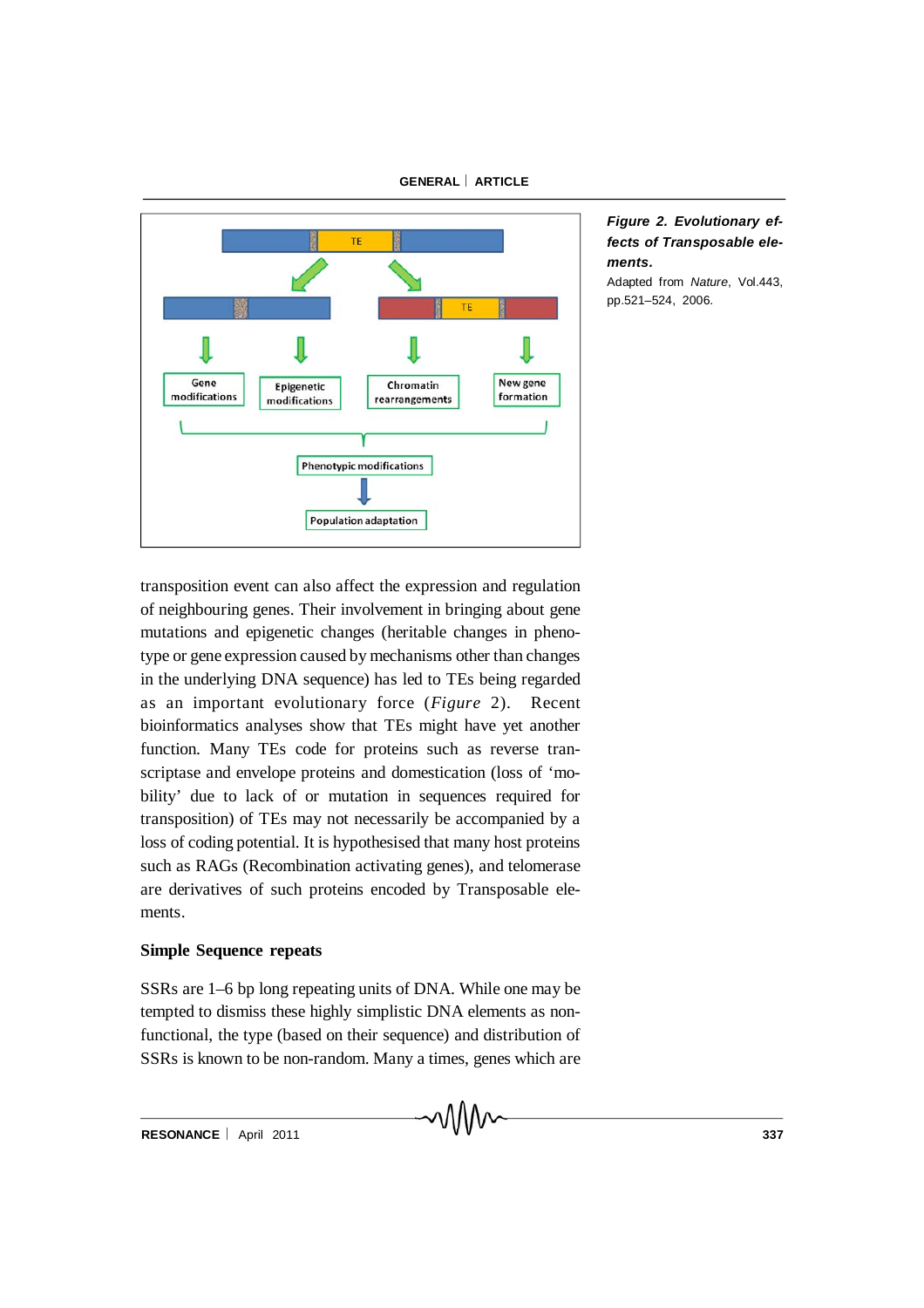**GENERAL ARTICLE**



*Figure 3. Long-range genome interactions mediated by action ofSSRs and cognate SSR binding protein.*

Adapted from *Bioessays*, Vol.32, pp.165–174, 2007.

regulated in a similar manner or are expressed under similar conditions are seen to be widely separated in the context of the genome. Synchronisation of the expression of such genes thus requires these genes to be brought spatially closer under appropriate conditions! SSR distribution is known to be associated with specific similarly-regulated loci. Research has now unearthed many SSR binding proteins which are believed to orchestrate these long range interactions between co-ordinately regulated loci (*Figure* 3). SSRs are highly prone to mutations such as insertions/ deletions and replication slippage leading to repeat number variability. SSRs present within the coding as well as *cis* regulatory elements can exert phenotypic effects on genes due to their repeat variability. For example, SSR repeat number variants (17 and 20) within the *per* gene of Drosophila (*period*, a gene that regulates the biological clock mechanism) leads to a change in the responsiveness of their circadian rhythm to temperature fluctuations. Thus SSRs provide a ready and virtually inexhaustible supply of new quantitative variation for rapid evolutionary adaptation; something akin to evolutionary tuning knobs!

#### **Pseudogenes**

These are defunct gene copies generated during gene duplication events by TEs or by reverse transcription of the corresponding mRNA followed by recombination of the cDNA into the genome.

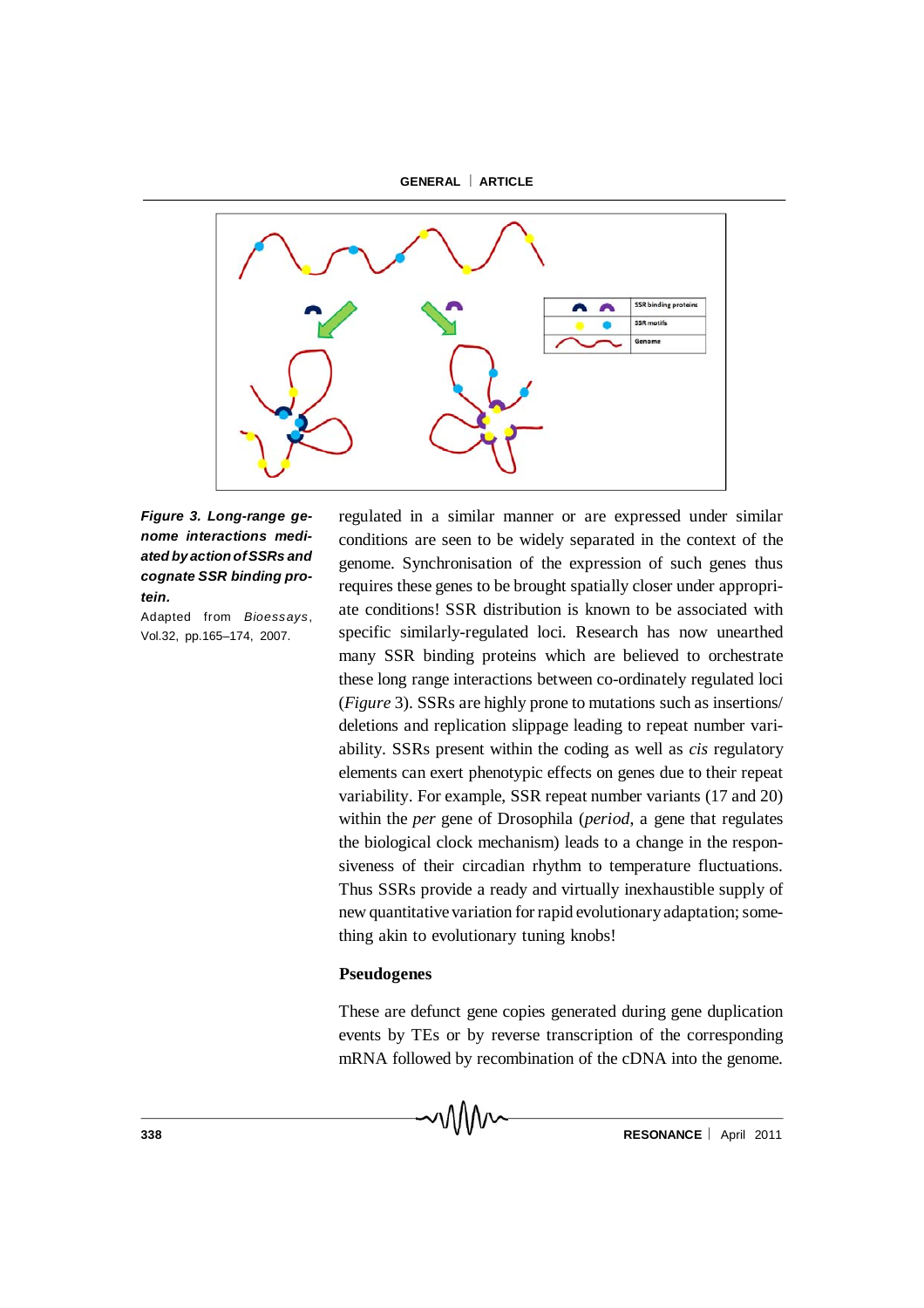

*Figure 4. Regulation of gene expression by sequestration of specific miRNA by Pseudogene mRNA.*

Adapted from *Nature*, pp.1033– 1038, 2010.

Considering that they are no longer functional, one would assume that their coding sequence would have undergone large scale mutation in the absence of any selection pressure. However, it has been shown that the coding sequences of pseudogenes are relatively conserved. Pseudogenes are homologous in sequence to the transcripts (i.e*.,* mRNA) of their functional gene counterparts and therefore have the potential to act as decoys for gene-specific micro RNAs. In fact, a recent report has shown the ability of PTENP1, a pseudogene, to compete for the miRNA against the tumor suppressor gene PTEN. The level of PTENP1 transcript in the cell was shown to regulate the degree of suppression of PTEN expression by its cognate micro RNA. Thus the RNA of the pseudogene PTENP1 regulates the net cellular levels of PTEN and hence the growth suppressive effect exerted by PTEN on the cell (*Figure* 4).

## **Conclusion**

While all the elements described above are functional, they still account only for a small part of the total non-coding DNA in an organism. The question still remains as to why the genomes have accumulated so much non-coding DNA. Different groups have adopted different approaches to address this issue. Some take a function independent approach, looking at the accumulation of non-coding DNA as a consequence of processes that contribute to